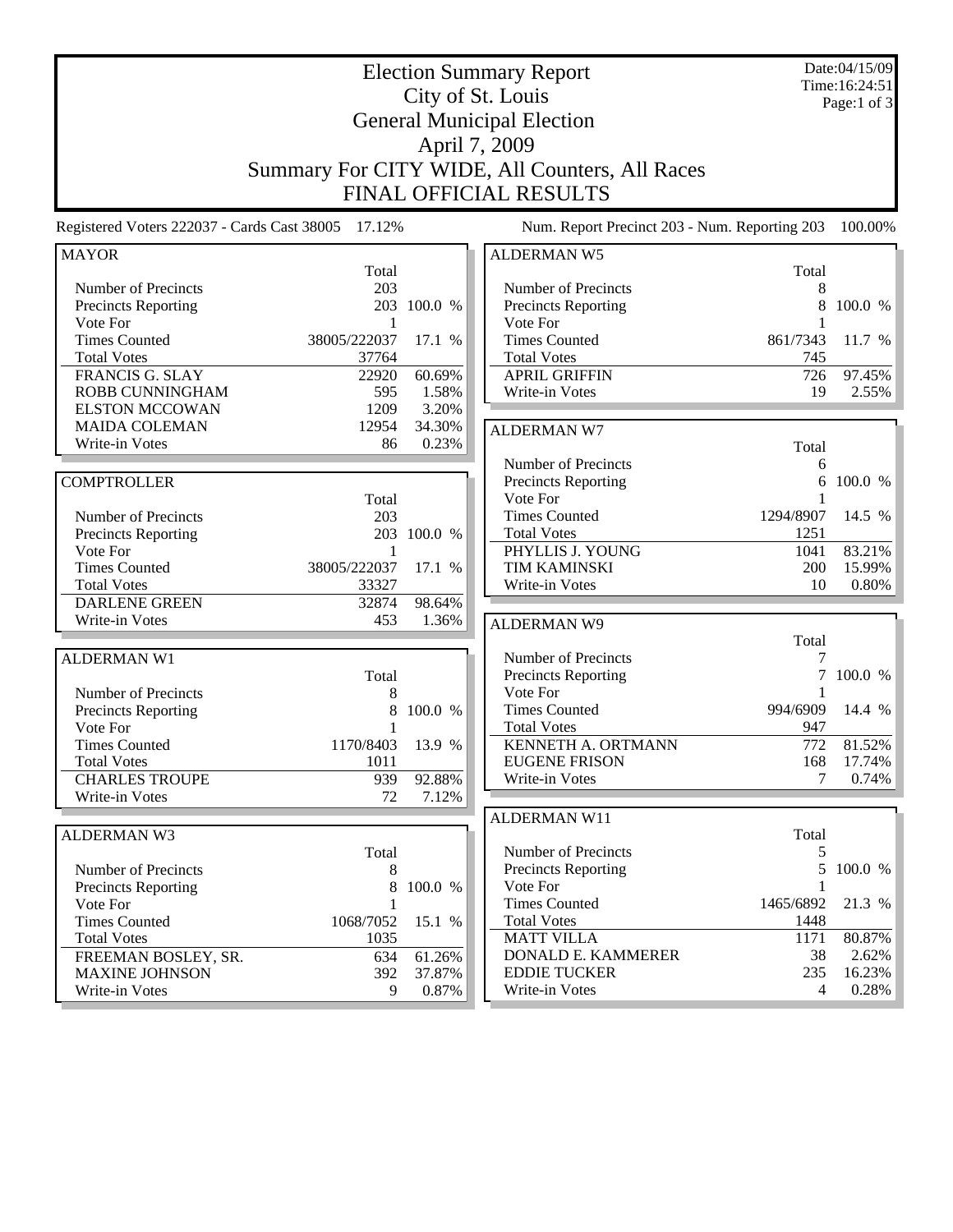Election Summary Report City of St. Louis General Municipal Election April 7, 2009 Summary For CITY WIDE, All Counters, All Races FINAL OFFICIAL RESULTS Date:04/15/09 Time:16:24:51 Page:2 of 3

Registered Voters 222037 - Cards Cast 38005 17.12% Num. Report Precinct 203 - Num. Reporting 203 100.00% ALDERMAN W13 Total Number of Precincts<br>
Precincts Reporting<br>
6 100.0 % Precincts Reporting Vote For 1 Times Counted 1630/7272 22.4 % Total Votes 1594 ALFRED WESSELS, JR. 1416 88.83% KEN HOLLENBECK 174 10.92%<br>Write-in Votes 4 0.25% Write-in Votes ALDERMAN W15 Total Number of Precincts 6 Precincts Reporting 6 100.0 % Vote For 1<br>Times Counted 1233/7479 1233/7479 16.5 % Total Votes 1022 JENNIFER FLORIDA 977 95.60% Write-in Votes 45 4.40% ALDERMAN W17 Total Number of Precincts 10<br>Precincts Reporting 10 100.0 % Precincts Reporting Vote For 1 Times Counted 1179/8270 14.3 % Total Votes 999 JOE RODDY 969 97.00%<br>Write-in Votes 30 3.00% Write-in Votes ALDERMAN W19 Total Number of Precincts 10 Precincts Reporting 10 100.0 % Vote For 1 Times Counted 780/7200 10.8 % Total Votes 668 MARLENE E. DAVIS 654 97.90% Write-in Votes 14 2.10% ALDERMAN W21 Total Number of Precincts<br>
Precincts Reporting<br>
7 100.0 % ALDERMAN W23 Total Number of Precincts<br>
Precincts Reporting<br>
8 100.0 % Precincts Reporting Vote For 1 Times Counted 2552/9238 27.6 % Total Votes 2265 JOSEPH VACCARO 2201 97.17% Write-in Votes 64 2.83% ALDERMAN W25 Total Number of Precincts<br>
Precincts Reporting
and the Contract of A 100.0 % Precincts Reporting Vote For 1<br>Times Counted 1943/6437 Times Counted 943/6437 14.6 % Total Votes 871 SHANE COHN 837 96.10% Write-in Votes 34 3.90% ALDERMAN W27 Total Number of Precincts 8 Precincts Reporting 8 100.0 %<br>Vote For 1 Vote For 1<br>Times Counted 1193/8803 Times Counted 1193/8803 13.6 % Total Votes 1053 GREGORY CARTER 1034 98.20% Write-in Votes 19 1.80% BOARD OF EDUCATION Total Number of Precincts 203 Precincts Reporting 203 100.0 % Vote For 3<br>Times Counted 38005/222037 Times Counted 38005/222037 17.1 % Total Votes 64622 EMILE TAYLOR 12759 19.74% REBECCA ROGERS 17944 27.77% BILL MONROE 12341 19.10% DEREK CRAFT 7797 12.07% CHAD BEFFA 12847 19.88% Write-in Votes 934 1.45%

Precincts Reporting

Write-in Votes

Vote For 1

Total Votes 1282

Times Counted 1421/8803 16.1 %

ANTONIO FRENCH 1256 97.97%<br>Write-in Votes 26 2.03%